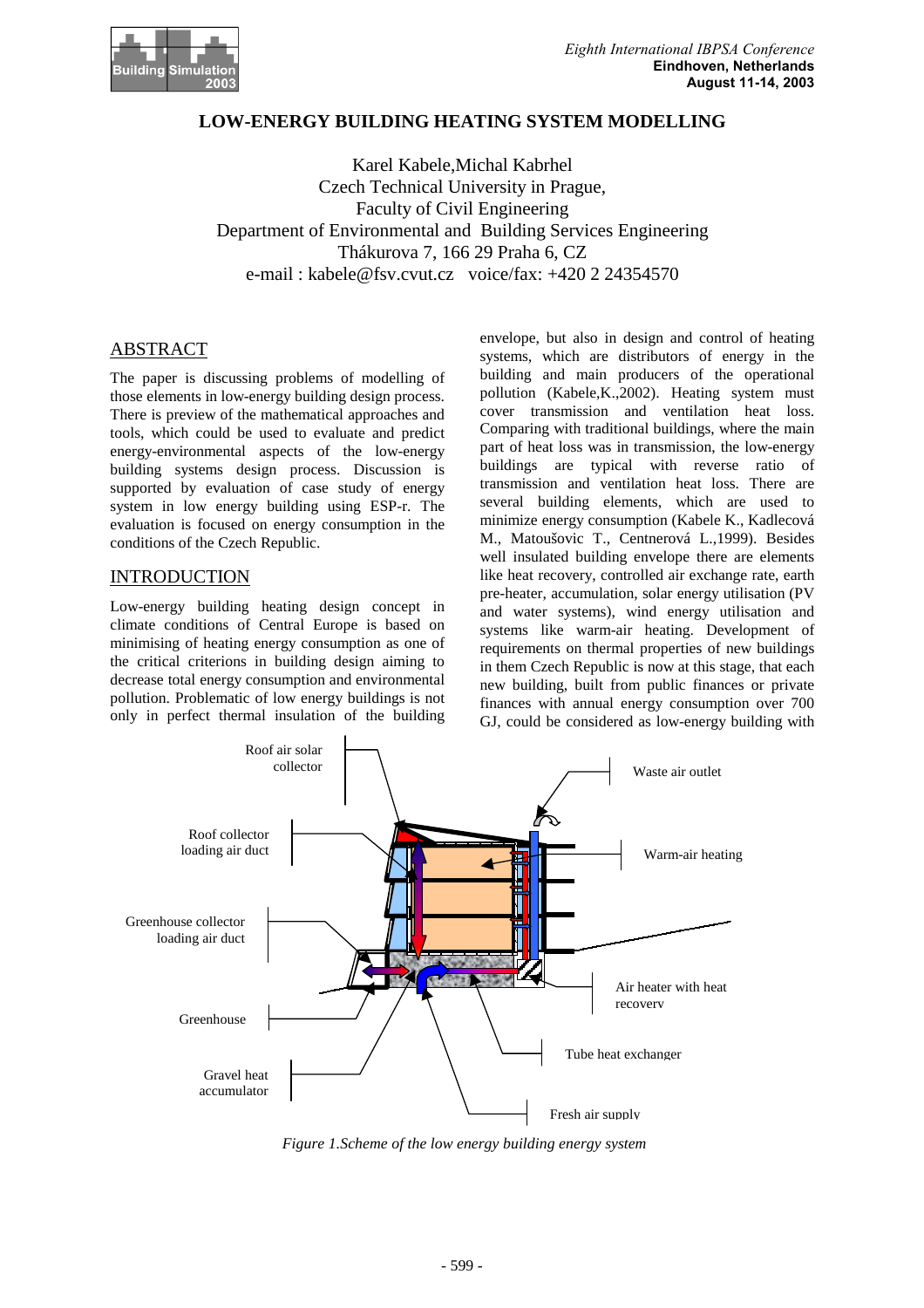

specific energy consumption from 80 up to 140  $kWh/m<sup>2</sup>a<sup>-1</sup>$ . That is approximately 1/3 comparing to existing buildings, where specific heat consumption is in range  $210-300$  kWh/m<sup>2</sup>a.

Within the new buildings it is necessary to calculate with specific heating output 30 up 60  $W/m^2$  of heated floor area. This property has impact to the heating system, which should enable to operate in much lower outputs than in existing buildings (Kabele, K., Centnerová L.,Krtková,Z.,2001).

### PROBLEM ANALYSIS

Presented study is example, how to use modelling and simulation of building energy performance during conceptual stage of building design process. At the beginning of this case study was architect's idea to use green house and part of the roof like a air solar collector and top store energy in underground gravel storage in the space below the building. The questions were – will this system work; what will be contribution of this system to total energy balance? At this design stage, there was only coarse idea about shape of the building, size of the zones and therefor it was not possible to go to deep into the details in input and, of course, not to expect exact results. Accurancy of the results is adequate to the accurancy of the inputs and therefor we tried to find optimal level of detail in the zones description.

The section of the building is on the figure 1, operational scheme of the analysed system is on the figure 2. The building is equipped with two sets of air solar collectors. One is created by south-faced glazed cavity in the roof space, second one is in front of the building, created by green-house space. Accumulator is created by free strewn gravel in thermal insulated

l

space below the house. Accumulator loading is solved by uniform air exchange of entire volume of the gravel by "loading air", which is heated up in above mentioned air solar collectors. If the loading air temperature is higher than gravel accumulator temperature, load fans are switched on and circulation of the air between accumulator and collectors is running. This circulation is terminated by balanced temperature between the collector and accumulator.

Accumulator unload is solved by air-tight tube heat exchanger, represented by plastic pipes register. Through this heat-exchanger is supplied all fresh air, used for controlled ventilation and heating of the building. Fresh air, pre-heated in this accumulator, is further heated to the required temperature in traditional air-conditioning heater unit and than transported into the flats.

# MODEL

To analyse thermal behaviour of system elements, we used ESP-r (ESRU,1996) modelling and simulation environment (Clarke, J.A.,1985). We divided entire system into five thermal zones according to the scheme (figure 2). Zones of the roof collector and greenhouse (zones 1 and 5) were modelled like standard thermal zones in the building, with given thermo-physical properties of surrounding constructions (Kabele,K. 1998). These two zones are loaded with fixed infiltration rate  $0.3$  ACH (V<sub>10</sub>), which represents untightness of the zone envelope construction. At the decision phase of the model design we discussed also possibility of setting-up flow network, but at this level of design of the system components there were no more details about construction and we decided to use fixed infiltration rate.

 $1 \text{ kWh/m}^2/a - \text{kilowatt-hours per square meter per}$ year (*a* is abbreviation from Latin *annum* = year)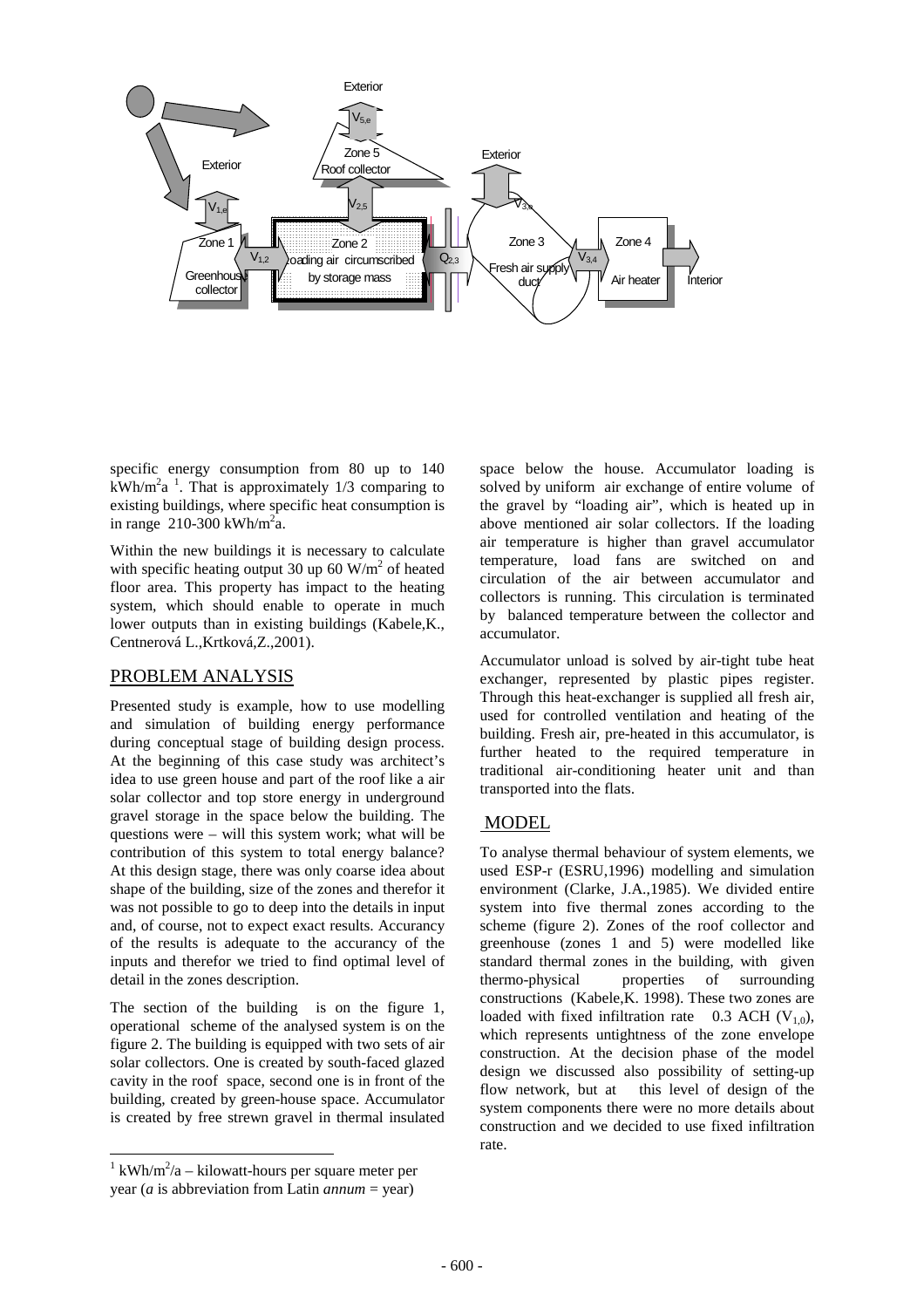Zone 2 – gravel heat accumulator was modelled by transformation of the mass and surface of the gravel into the concave rectangular paralellelepipedwith similar thermo-physical properties. Mass of the gravel was concentrated into the walls of the rectangular paralellelepipedwith and on the outside surface of the walls was set fixed temperature +14°C according to preliminary simulation calculation of the average long-term gravel stones core temperature. Transformation is based on equal physical parameters in terms of heated surface, thermal capacity and heat transfer coefficient. Validation by real physical measurements of such model is problematic (no of existing gravel accumulators is available for measurements)and therefor we compared the results with results of specialized model for underground heat exchangers used for air pre-heating or precooling(Passiv Haus Institut,1999, Kabele, 2002).

Zone 2 is loaded only by loading air exchange with collectors  $(V_{1,2}, V_{2,5})$  and heat transfer through the walls of tube heat exchanger for fresh air supply  $(Q_{2,3})$ .Zone 3 represents inside of pipe heat exchanger for fresh air supply into the building. Common wall of the zones 2 and 3 surface is equal to the surface of the tube heat exchanger bank of pipes, the wall material has equal properties like the pipe. Zone 3 is loaded only by infiltration equal to fresh air supply  $(V_{3,0})$  and same volume of air delivered into the air heater, represented by zone 4. There is only air exchange between zones 3 and 4.

Air heater is modelled by zone 5, where is set ideal control of heater output to keep fixed air temperature



*Figure 3 ESP-r model*

on the system exit into the building air distribution network.

Graphical representation of the model in the ESP-r is on the figure 3.

# SIMULATION

For the simulation were specified problem ranges, which are difficult to solve by traditional design approach . It was above all two design questions:

What is the sensitivity of the system to loading air volume set-up?

• What is the sensitivity of the system to the gravel mass in the heat accumulator?

Those parameters were analyzed in the relation to the annual heat consumption (Kabele,K.,Kadlecová,M.,Krtková,Z., 2000).

Respecting the complexity of the solved problem and in general small experience with realisation of such building energy system, we decided to use method of virtual experiments on the computer model with oneyear simulation loop (Hensen, J.L.M.,1991).

#### **Climate data**

To define climate conditions we used database of test reference year (TRY) for Praha, which is possible to use for most of the Czech Republic regions. Ambient dry-bulb temperature in this TRY is in the range <-17.7 $^{\circ}$ C to 27,3 $^{\circ}$ C>.

#### **System parameters preview**

*Greenhouse infiltration*  $(V_{1,0})$  – constant air exchange between the greenhouse and outside environment, representing greenhouse envelope untightness. Set at the value 0.3 ACH.

*Greenhouse loading air*  $(V_{1,2})$  - forced air exchange between greenhouse and gravel heat accumulator, which transports collected solar energy into the accumulator. This air exchange is activated, when the temperature in the accumulator is lower than temperature in the greenhouse. The air exchange rate is in particular experiments variable in the range from 100 to 6000  $m^3.h^{-1}$ .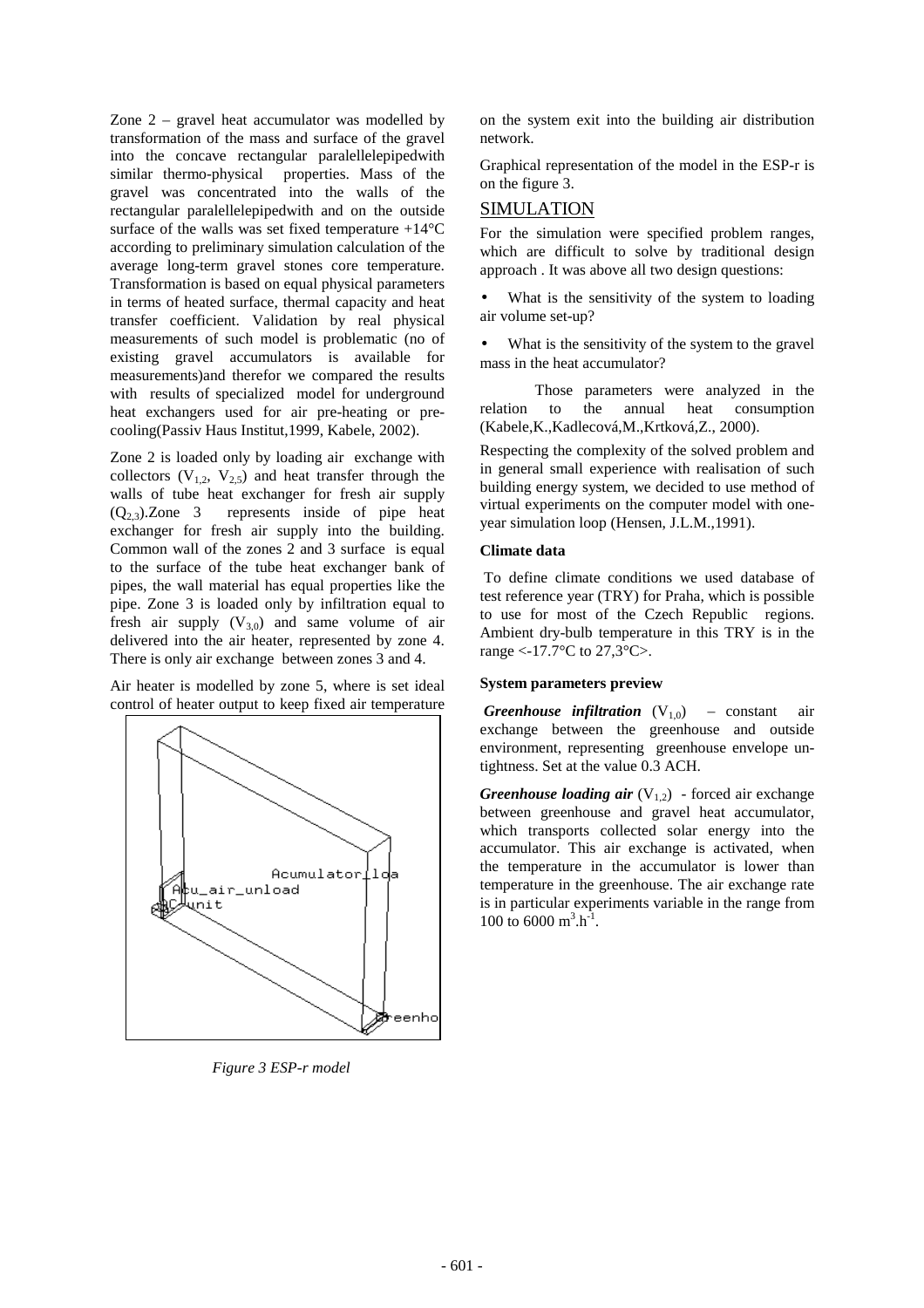



*Roof collector infiltration*  $(V_{5,0})$  – constant air exchange between the roof solar air collector and outside environment, representing collector envelope un-tightness. Set at the value 0.3 ACH.

*Roof collector loading air*  $(V_{5,2})$  - forced air exchange between collector and gravel heat accumulator, which transports collected solar energy into the accumulator. This air exchange is activated, when the temperature in the accumulator is lower than temperature in the collector. The air exchange rate is in particular experiments variable in the range from 1000 to 3000  $m^3.h^{-1}$ .

*Fresh air supply* – ventilation rate of the fresh air, which is delivered into the building. The ventilation rate was set according to the entire volume of the building on the level 0.5 ACH.

*Accumulation mass of the heat accumulator* – mass of the gravel in the accumulator. This parameter was calculated from the accumulator volume with fixed ground plan and variable height from 0.5 m to 1.8 m. From this volume was calculated mass of the gravel

| Experiment | kWh/a  | <b>Savings</b> |
|------------|--------|----------------|
| 0          | 11838  | 0%             |
| 1          | 6601   | 44%            |
| 2          | 6200   | 48%            |
| 3          | 6234   | 47%            |
| 4          | 5084   | 57%            |
| 5          | 5065   | 57%            |
| 6          | 6200   | 48%            |
| 7          | 6268   | 47%            |
| 8          | 6266   | 47%            |
| 9          | 5606   | 53%            |
| 10         | 5590   | 53%            |
| 11         | 5239   | 56%            |
| Average    | 5850.3 | 50.2%          |

*Table 3 Annual energy consumption* fraction 45 mm, which was in the range 50250 kg to 180900 kg (Kabele,K., Kabrhel M., 2001).

#### **Virtual experiments preview (table 1)**

**Experiment 0** - reference, when was not included any solar energy utilisation. All fresh air was transported directly into the air heater, where was heated up to required supply temperature. Energy used for this is equal to infiltration energy consumption in traditional house.

In all other experiments was fresh air transported into the air heater through the tube heat exchanger in the gravel accumulator.

**Experiments 1 to 3** – variation of the greenhouse loading air rate

**Experiments 4 to 8 –** collector and greenhouse loading air variation and combination

**Experiment** 9 to 11 – variation of the gravel accumulation mass

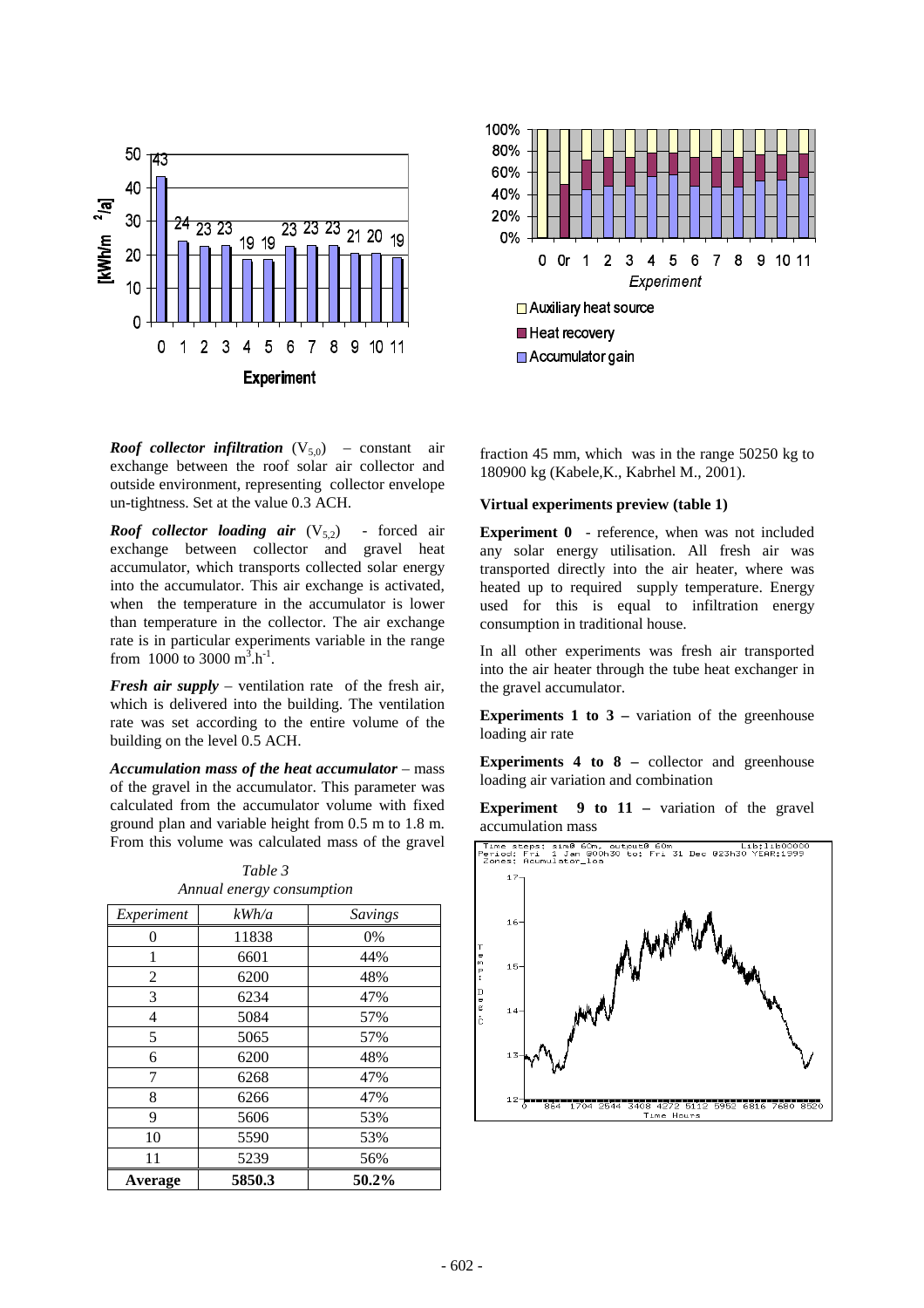# SIMULATION RESULTS

Selected results of the simulation, which were used for the conclusion are presented in following tables and graphs. Table 2 summarises raw simulation results, on the figure 4 are results related to the ground plan area of the solved building.

The energy required for fresh air heating in the solved building will be covered by heat recovery from waste air and from auxiliary heat source (i.e.gas boiler). Energy consumption of particular heat sources is in the table 5, comparison of the

energy requirements coverage is on the figure 5.

# **CONCLUSION**

Virtual experiments confirmed that use of preheating of fresh air supply in gravel accumulator, located below the building contributes positively into the energy balance.

Use of simple preheating of fresh air supply in gravel accumulator decreases annual energy consumption for ventilation air to approx. 50%.

Use of heat recovery unit decreases annual energy consumption for ventilation air to approx. 25%. Serial connection of the accumulator and heat recovery unit decreases the heat recovery unit efficiency due to the relative small temperature difference between supply and waste air.

Virtual experiments did not confirm significant influence of design parameters to the collecting and accumulating of solar energy in simulated configuration of collectors and accumulator size. The solar energy contribution is in this case very small and most of the accumulator energy gain is given by relative constant earth temperature below the building. In all of simulated virtual experiments was the accumulator mass temperature during the year in the range 12°C to 16°C (see figure 6) (Kabele K., 2002).

### ACKNOWLEDGMENTS

This paper is integrated in the framework of CTU Research Aim CEZ J04/98: 210000005 and 21000011.

### REFERENCES

- Clarke, J.A.,1985."Energy simulation in building design", Adam Hilger Ltd, Bristol
- ESRU,1996."ESP-r A Building Energy Simulation Environment; User Guide Version 9 Series, "ESRU Manual U96/1, University of Strathclyde, Energy Systems Research Unit, Glasgow.
- Hensen, J.L.M.,1991. "On the thermal interaction of building structure and heating and ventilating system, "Doctoral dissertation Eindhoven University of Technology (FAGO). (ISBN 90- 386-0081-X)
- Kabele, K. 1998 "Modelování a analýza pasivních solárních systémů prostředky počítačové simulace".Obnovitelné zdroje energie , 3, s 39-44 Kroměříž 7-8.7.1998 (in Czech)
- Kabele K., Kadlecová M., Matoušovic T., Centnerová L.,1999... Application of complex energy simulation in competition design of Czech embassy in Ottawa",Proc. Building Simulation 99, vol II pp 249-255, International Building Performance Association IBPSA ,Kyoto 1999 ,ISBN 4-931416-01-2
- Kabele,K.,Kadlecová,M.,Krtková,Z.,2000.
- Application of the computer simulation in warmair heating system design in low-energy buildings, Proceedings of the 4th international conference Energy for Buildings, 21.9- 22.9.2000, pp 271-287, Vilnjus,Lithuania, ISBN 9955-401-54-0
- Kabele,K., Kabrhel M., 2001. Study of the Earth Heat exchanger in Low Energy Building Ventilating System, Proceedings of the International conference Sustainable Building and Solar Energy 2001, pp 154-156, Brno. ČR 15.-16.11.2001
- Kabele,K.,2002. Modelování a simulace energetického chování budov. Modelling and simulation of building energy performance. ®¯° ±°²®²°³´ ²µ¶·¶ · ¸ ¹º»¼ °´ ½¾®¿À¶ 硫 Âö ĵÅ
- Passiv Haus Institut, 1999. PHLUFT. Programmteil zur Berechnung von Erdreichwärmetauschern. Darmstad